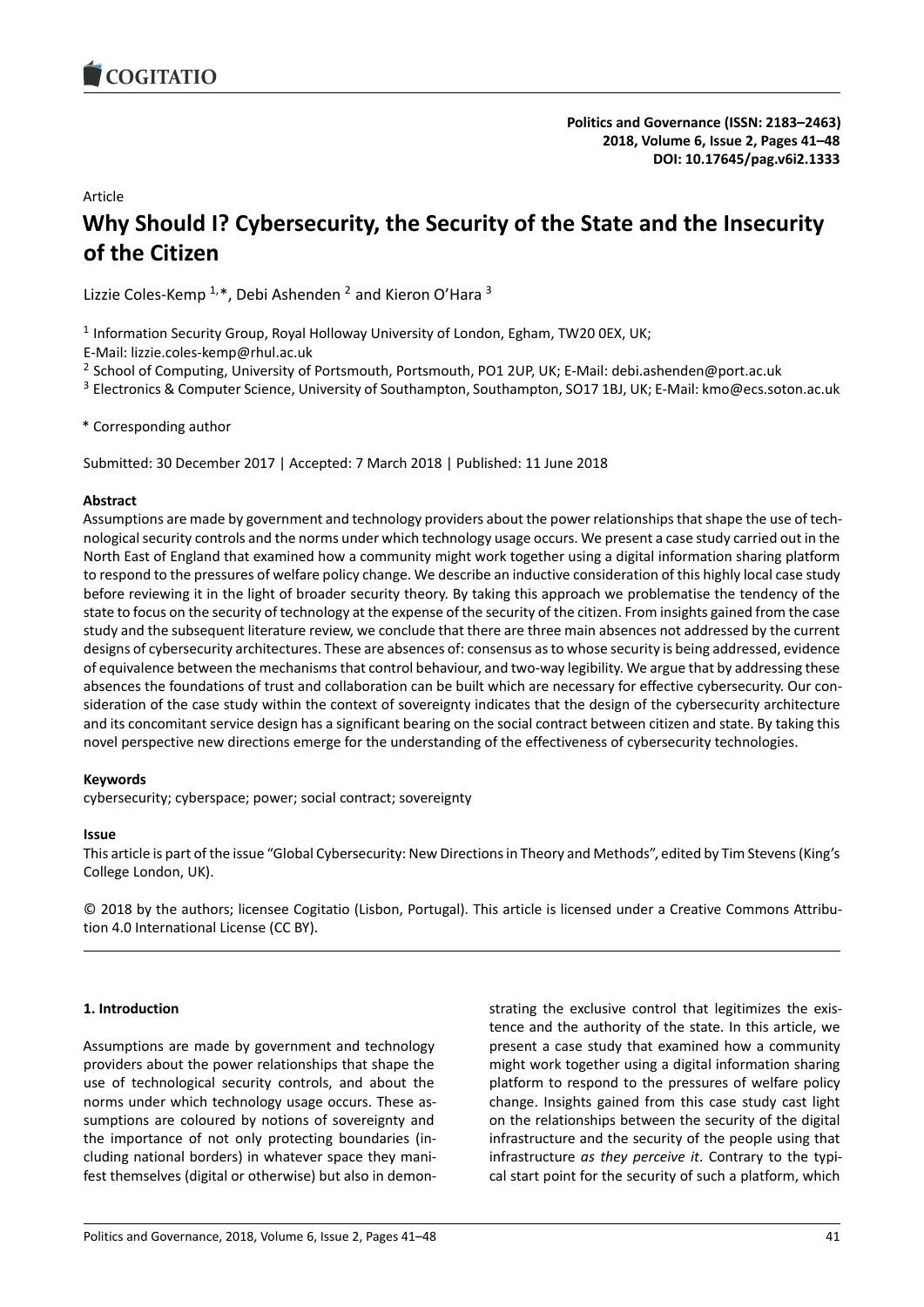

might best be described as controls to protect the data and the technologies, the community start point was to build networks of trust and collaboration into which the digital sharing technologies could be productively deployed. Our conclusions are that whereas theories of security focus on the relationships between the political, the social, the economic and the technological, the application of cybersecurity controls is often focused on the technical or physical protection of the digital infrastructure, thereby missing the social part of the sociotechnical security system.

The case study leads us to question the sufficiency of the security focus on the protection of the data and the digital technologies, turning to security theory, stemming from Hobbes and also the work of Mark Neocleous (2008), for possible explanations of the apparent gap between the state's use of cybersecurity technologies and the security needs of citizens. Cybersecurity research focuses primarily on the "cyber" part of "cybersecurity", with the unfortunate consequence that the security concerns of the citizen are literally invisible to it. We argue that by locating cybersecurity issues within a broader security literature that takes into account the need to respond to human *insecurities*, new directions emerge for the understanding of the effectiveness of cybersecurity technologies. When, on the other hand, we neglect the citizen-centric view, the security implications of digital service delivery are obscured.

From the case study insights and the subsequent literature review, we conclude that there are three main absences not addressed by the current designs of cybersecurity architectures. We argue that by addressing these absences, the foundations of trust and collaboration can be built which are necessary for effective cybersecurity:

- *Lack of consensus as to whose security is being addressed:* in order for security to work to the public benefit, it is apparent that citizens need to feel secure as a result of its operation. If they do not, then they take security into their own hands, which might increase their local security at the cost of undermining their ability to cooperate with outsiders. Therefore, concentrating on the security and well-being of its citizens is also for the benefit of the state;
- *Lack of evidence of equivalence between the mechanisms that control behaviour:* we argue that when designing a digital service, a control is not independent of the medium used to implement it and a change in medium changes some of the qualities of the control, leading to changes in its effectiveness. For example, when we replace sociallybased controls with technology we lose a whole layer of communicative structures when certain options are simply "greyed out" online;
- *One-way legibility:* the state has a need to make the citizen readable by its standardised processes (Scott, 1998) but no corresponding imperative to

make itself or its systems legible to the citizen. However, it is apparent that this lack of legibility makes the citizen feel insecure―particularly when the citizen feels that the state views it as the threat.

We first present an inductive consideration of a highly local case study. Whilst such a case study does not of course allow us to generalise the findings, it does compel us to problematise the focus on the security of the technology at the expense of the security of the citizen. We will then consider the contribution that theorising about social, economic and political security can make to the design of cybersecurity technologies.

## **2. A Community Information Sharing Platform: A Case Study**

Our case study took place in the North East of England, in a community suffering the effects of long-term unemployment and degrading social, physical and political infrastructure. Researchers and an arts organisation, Proboscis, worked together to support a community group in the design of an information sharing system that would help their community respond to challenges associated with welfare change.

The community group wanted to develop a system of information sharing that used digital technologies to enhance their capabilities to respond to welfare system changes and provide community support for job seeking, debt management, housing and tenancy advice and benefit claiming. The research team wanted to observe how such a community might design this type of information sharing system as a means to better understand individual and community securities. The research centred on two questions: (i) Which everyday issues become most pressing due to changes in welfare rules and the move to digital welfare delivery? (ii) How might communities work together to alleviate those pressures?

When designing the case study, researchers wanted to develop an empowering space in which participants could reflect on and design for the types of support that would help them and where the interactions between the research team and participants were transparent. Accordingly, the research design was grounded in participatory design principles (e.g. Coles-Kemp & Ashenden, 2012; Vines, Clarke, Wright, McCarthy, & Olivier, 2013) that encouraged participants to co-design the research questions, to influence the design of the data gathering methods and to actively reflect on and contribute to the presentation of the research findings. Following the community participatory engagement principles set out by Coles-Kemp and Ashenden (2012), the research took place in a community centre which was a familiar space for the participants, the research focus was shaped in partnership with the participants, the data gathering methods were adapted to fit with the participant groups and, to nurture a sense of empowerment and agency,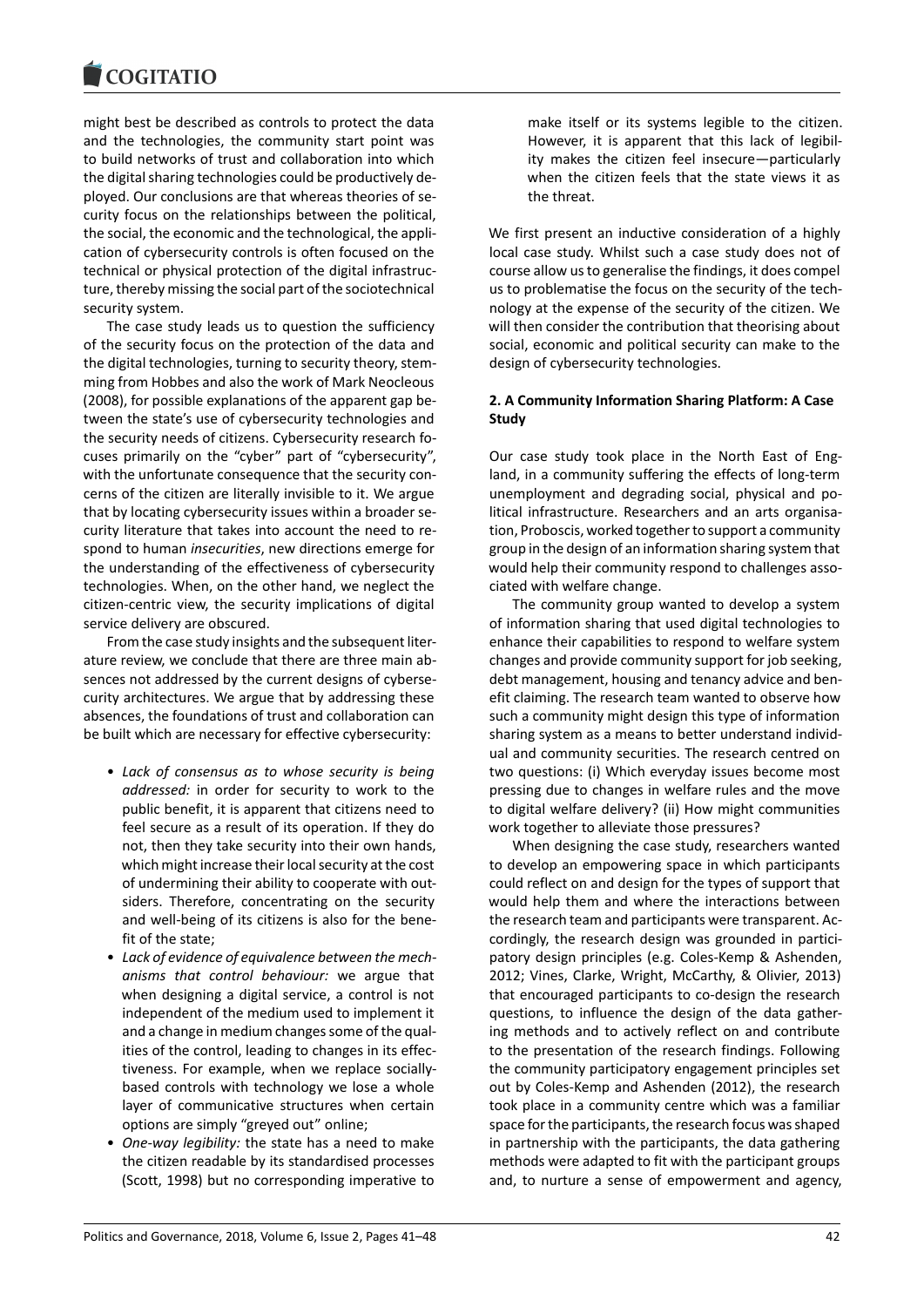participants were encouraged to consider community responses to the issues identified. Such an anthropologically informed design approach is particularly appropriate for design projects that produce outputs that are to be embedded and sustained within community practices. The case study acted as a provocation for us as researchers by encouraging us to think about security theory in relation to the use of technological cybersecurity controls.

Five focus groups were carried out each with between 4 and 8 participants. In the initial group, the participants were asked to articulate the range of economic, emotional and administrative pressures that they experienced as part of everyday life. Such pressures shed light on the conditions under which interaction with state services might occur and the challenges such pressures present for conformant use of digital state services. In line with participatory design philosophy, the research method used in this initial session was a simple storytelling method which encouraged participants to describe the pressures experienced in different scenarios. The second focus group further deepened the researchers' understanding of these pressures using story telling together with an icon-library to help participants build up a visual and lexical vocabulary of pressures and their responses. For the third focus group, story sheets were developed that were used to systematically capture the pressures, the needs for information sharing and possible community responses. This enabled a wider, more systematic gathering of the issues and ideas for potential community responses and support. The fourth and fifth focus groups used a refined version of this story gathering process until the principles for community support had been developed. The focus groups were recorded, transcripts produced and analysed using thematic analysis before the results were then presented to the wider community for consultation.

## *2.1. Results and Discussion*

The strongest theme to emerge from the data analysis was that of citizen insecurity and precarity. The data illustrated the ways in which the interactions with the welfare systems generated feelings of insecurity for the individual. For example, participants felt that they were not able to question or negotiate with the system and yet experienced heavy penalties for making errors. As one participant pointed out, "If you are underpaid, you don't get it back. If you are overpaid they expect you to pay it back". Participants highlighted that the problems they experienced were due to the complexity of the system and the constant rolling programme of changes. The data from the first focus group showed that participants experienced many such pressures on a day-to-day basis that were exacerbated by the mechanisms used to interact with the system. At the same time, finding ways to work outside the system was also difficult. As another partic-

ipant commented, "The self-help route is fraught with problems". This insight led us to reflect on how interaction with systems connects to an individual's feelings of security and insecurity that operate at a deeper level than is assumed by the presence (or absence) of technical security controls.

Analysis of the transcripts from the first and second focus groups demonstrated how technology is conceptualised as being interwoven with human social networks and does not operate as a replacement for them. This socio-technological enmeshing connects security technologies to the human networks in which they operate, such that as one participant commented, "It was better when you could see someone face to face. It was better when you could phone for an appointment". Not only was technology not seen as a viable alternative for human interaction, these focus groups highlighted that human networks help to overcome the fear of engaging, as one participant confessed that when reporting to a change in status it, "took me nearly 18 months to phone the Council". This led us to think about in what ways the design of a system that operates within human social networks might increase trust and confidence in working with that system.

Analysis of the data from the first two focus groups shows that receiving understandable information about welfare changes from trusted sources was an important means of reducing anxieties, thereby increasing the feeling of security. For these participants, the information you share and how you use it depends on your values and morals as well as your individual circumstances. As one participant said, "it's a lot to do with your priorities". This is an element that digital service design fails to make allowances for―individuals have different priorities in their lives and therefore have different positions on what constitutes security. One participant in the third focus group told the following story of how she had recently lost her job: "The senior that was on, didn't like us because she was me ex's wife. She hated us and grassed us up for everything. But I should have grassed her up first because she was drinking on the job….But you cannot do that". This story highlights that values and morals shape what information is shared, and how it is used. Yet digital services assume an "idealised", "abstract" or "model" individual interacting with systems and such abstractions often lack ecological validity―a "cultural disconnect" in which system designers illegitimately assume that system users share similar characteristics to a dominant social type, able, for example, to manage passwords, absorb complex instructions and adapt easily to change (King & Crewe, 2013). In such models attitudes and behaviours appear predictable and the state assumes that it understands, and can make sense of, its citizens. This insight led us to think about the importance of different types of legibility and how the design of systems needs to be able to adjust to different patterns of information sharing and protection.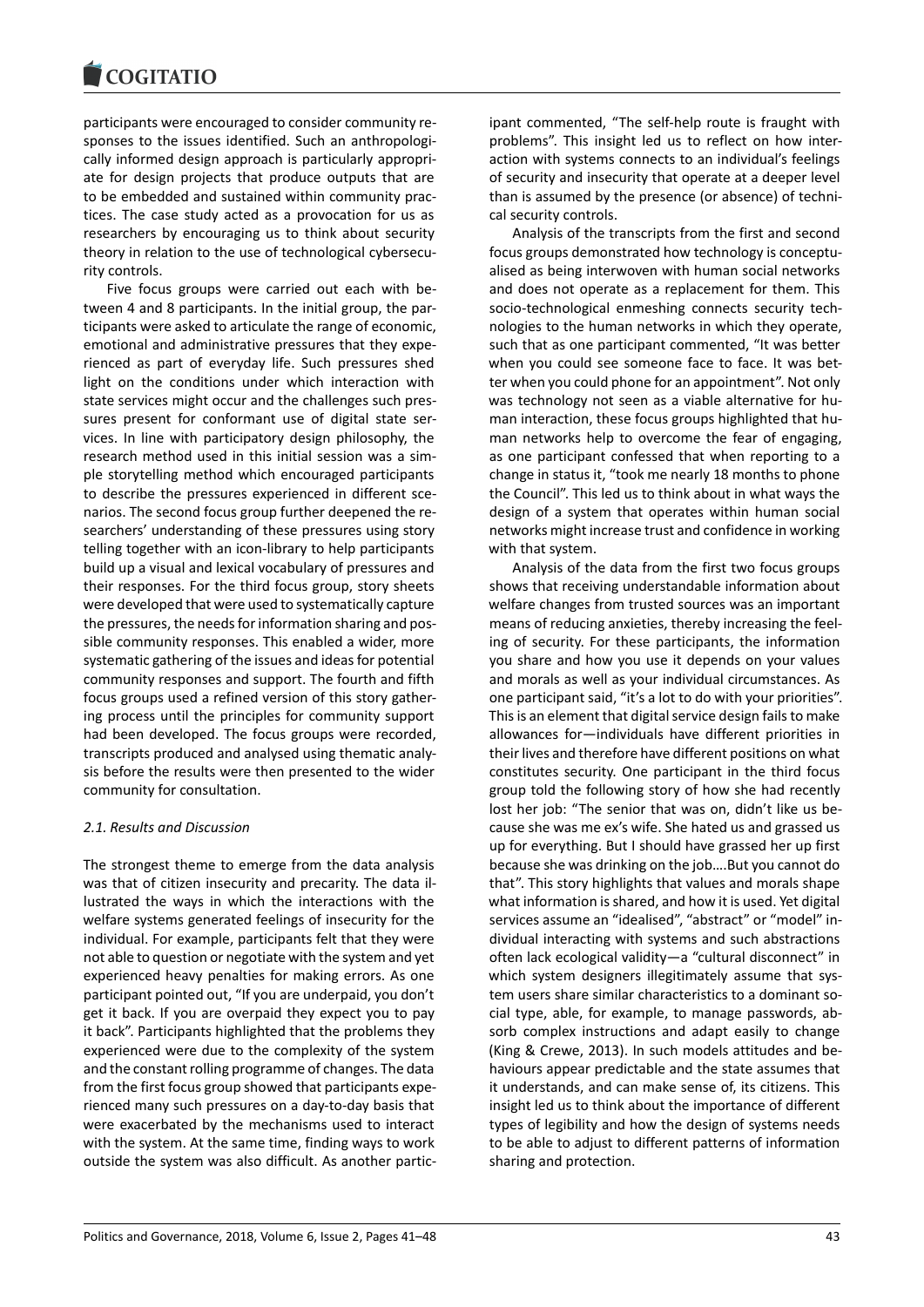# *2.2. Trust Rather Than Protection: A New Start Point for Security Design*

Whilst a Government cybersecurity response is more likely to encompass access control and surveillance, this case study indicates that a community approach is more likely to focus on trust points, crowdsourced trust recommendations and the collaborative use of the community's own resources to dispel abusive behaviour. This understanding of how communities work might well be possessed by those tasked with local delivery of systems, but is typically lacking in the higher echelons of policymakers and system designers, a phenomenon which has been called "operational disconnect" (King & Crewe, 2013).

The types of trust discussed during the study were many and varied, including trust in the quality of the information, trust in the individuals providing the information, trust that the information exchange will help their circumstances and trust that personal details would be kept private. The participants showed that trust in the quality of the information can be engendered through knowledge champions who are seen as having specialist knowledge and are validated through recommendations, through their jobs in related areas, as well as through their track record in providing specialist advice. Trust in the quality of information was further engendered by peer review of information shared within the community.

In the later focus groups, concern for the security and safety of community members who were information providers emerged as a dominant theme. These concerns included liability if the information turned out to be incorrect and concerns for the safety of the provider if they gave information that involved local intelligence about community activities. Of particular concern was information shared about loan sharks and unhelpful or abusive staff who provided state or state-endorsed support. A further concern was the potential for individuals to use the information that was provided to them to defraud the state or other institutions. The third, fourth and fifth focus groups focused on ideas of information sharing to better support each other in responding to the pressures articulated. During this process, several key security concerns were identified: trust in the quality of the information, the safety of the information providers and the potential for manipulation or abuse of the information provided.

These security concerns focus on the close proximal relationships in everyday life. These concerns contrast sharply with the more conventional cybersecurity systems' protection approach that focuses on attackers misusing the system. It suggests an approach to protect citizens who suffer as a result of the lack of information, the flow of false information, the misrouting of information by those who want to abuse the network and the pressures inherent within the context of use. To address these latter concerns, the start point is trust and collaboration rather than a control architecture to protect against attackers and malicious activities.

Our case study insights led us to conclude that a community approach to security might focus on trust points, crowdsourced trust recommendations and the use of the community's own resources to dispel abusive behaviour. From our analysis of focus group data and a comparison of the community response with the typical state approaches to technological control, we focused our attention on the theoretical underpinnings of a security design that speaks to the three absences of security consensus, control equivalence and two-way legibility that we identified above. We conclude that such principles have the potential to encourage a collective notion of cybersecurity and engender positive buy-in and active engagement from citizens, facilitating a genuinely sociotechnical cybersecurity system. We conclude that in the digital by default era, trust between state and citizen is in large part built by developing a cybersecurity model that can (i) adjust to the security needs of the citizen, (ii) that provides a more comprehensive range of security qualities and (iii) is legible to the citizen. We explore these three principles below.

## **3. The First Absence: The Security of the Citizen**

The insights from the case study reflect that security requirements are often conflicting, culturally and morally constructed and both individualistic and communal. To explore how a cybersecurity model might better reflect this, we need to look at the roots of modern conceptualisations of sovereignty. The modern security community theorises sovereignty of cyberspace along the lines of the pioneering conceptualisation of Thomas Hobbes (1588–1679), which still underpins both liberal and conservative theorising of the nature of the state. In particular, Hobbes suggested that sovereignty, to be effective and legitimate, needed to take a particular form, and fulfil particular functions: it was contractual, and coconstructed with (though not co-constituted by) the citizens. People would rationally seek wider protection than they could provide for themselves by surrendering their rights of self-protection to a more powerful sovereign which could protect a community from outsiders and the members of the community from each other, therefore promoting cooperation, trust and other forms of social behaviour. It follows that, if people feel unprotected by the state, then it is reasonable and rational for them to seek protection elsewhere. "The end of obedience is protection" (Hobbes, 1996, p. 152), and therefore if obedience to the state does not give you protection, (i) protection needs to be found elsewhere, and (ii) the duty of obedience evaporates.

We argue that as the state withdraws from in-person contact to digitally-mediated interaction and as digital technology facilitates the types of communication and collaboration that can make possible the diversification of wealth production and gives citizens the option to move between modes of wealth production and social orders, the security relationship between the citizen and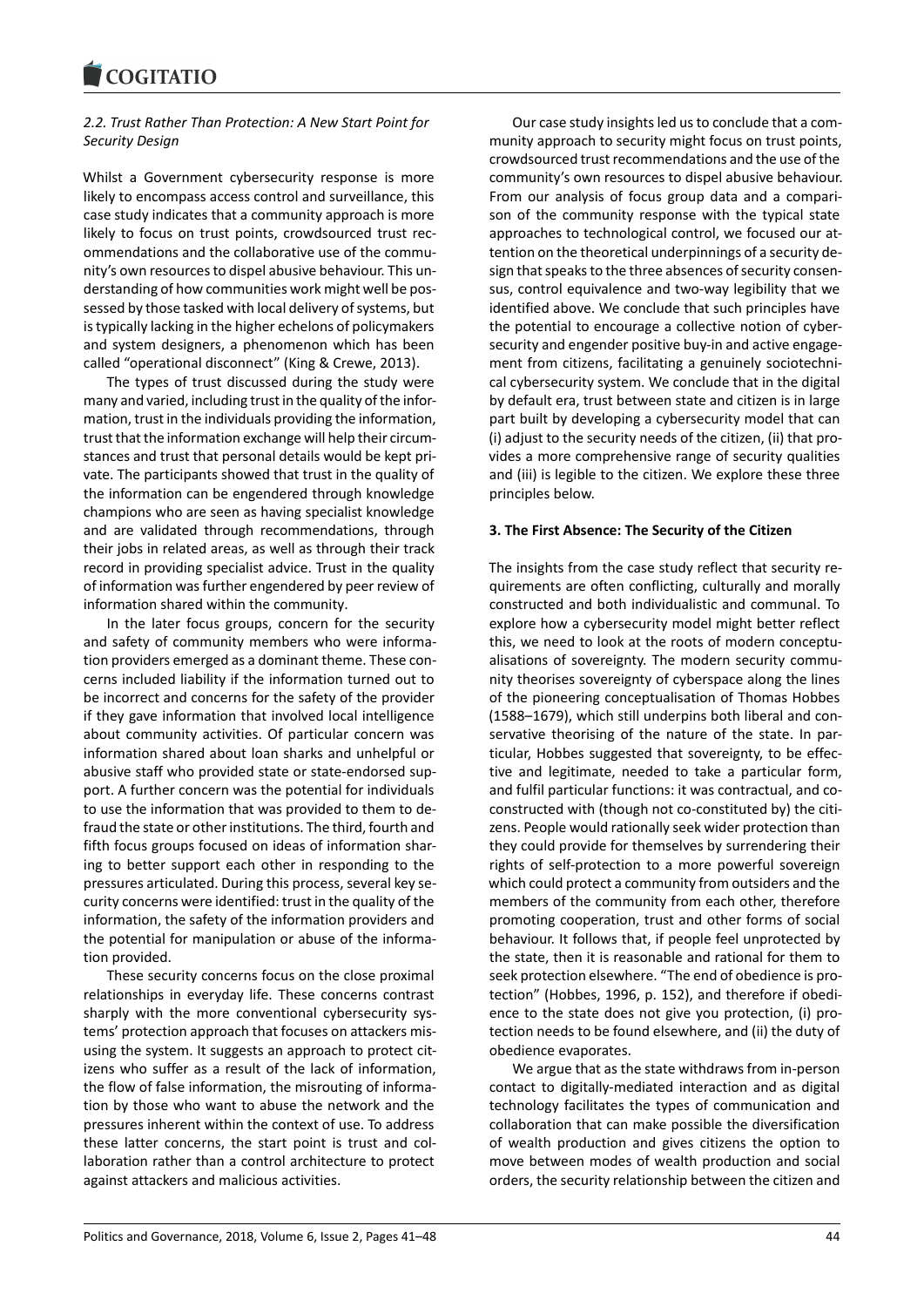the state needs to be re-negotiated. Such re-negotiation is necessary in the first place because the assets that citizens wish to be secured may not be the same as those identified by the state (or large organisations). Secondly, citizens may value particular types of behaviour or interaction which may be hindered or even prevented by security measures, and which may therefore prompt the use of workarounds which undermine those measures even in their own terms. Because of the co-constructed nature of Hobbesian sovereignty, these are serious problems, because citizens' acceptance of the legitimacy of the sovereign (i.e. in the modern world, the state) depends crucially on their own perceptions that it serves their security needs. It follows that if the sovereign opts to define the types of security it will provide on the winner-takes-all model, it must either persuade citizens that these are the types of security they value, or sacrifice legitimacy. If it fails to engage with the citizenry upon matters of security, then it has to expect the citizenry to have an antagonistic attitude, resulting in the only option being to rule by force, treating its own citizens as the enemy. The insights from the case study indicate that an alternative means of overcoming this potential for antagonistic outcome is to situate Digital by Default (DBD) services within existing networks and embed the services through a more robust security control equivalence and through system legibility, thus both increasing trust and creating spaces in which conflicts and differences can be resolved.

## **4. The Second Absence: Equivalent Methods of Control**

The case study data indicate many frustrations with the control mechanisms deployed in the various state systems. For the citizenry to align with the state's model of security, the controls have to afford security to the citizen. Yeung (2011) talks about the bond of trust between the state and the community it governs pointing out that, "small erosions may lead to its long-term degradation" (p. 25). One of the reasons that trust may erode is that the principles of control and the related principles of security remain the same but the mechanisms for operationalising them differ. Digital controls do not necessarily carry the same signals of trustworthiness, legitimacy, openness to negotiation, and ability to reconcile different interpretations of security within a single transaction as socially-grounded forms of the same control principle.

Lessig's (1999) socioeconomic theory of behaviour constraint argues that regulation (in the widest sense) can happen through four mechanisms―the law, social norms, economic incentives and architecture. Taking this view, digital technology and sovereignty have been game-changers for the state. Previously, the state had monopoly control only over the law, and so that was its main interface for citizen control. Now, it can alter the *architecture* of its interactions with the citizen in order to make certain behaviours more likely while ruling others out (and it can also gather the data to evaluate and

refine its strategies in real time). It follows that it can achieve its goals stealthily by adjusting the architecture of interaction, rather than by commanding and punishing; this is the basis of 'nudge' philosophy (Thaler & Sunstein, 2008).

This theory has much plausibility, but it has intentionally or otherwise led to the fallacious corollary, that, because control can be exercised through any one of these four mechanisms, the mechanisms are *interchangeable* for a given piece of control (Hildebrandt, 2015). In other words, if some type of behaviour is prevented through, say, a legal restriction, the control mechanism can be changed to, say, a constraint on the digital architecture, while leaving everything else untouched. Indeed, one of the myths underpinning the DBD strategy for citizen-state interaction is that the easiest way to do this is through techno-regulation which Yeung defines as a reliance on embedding regulation in technology design rather than relying on the law to regulate. Yet this is fallacious for two reasons that are relevant to our own inquiry.

First, the four mechanisms have very different properties. Techno-regulation uses the architecture of systems to enforce control. Yeung (2011) suggests that, "it is the action-forcing character of techno-regulation that makes it a particularly powerful form of control" (p. 4) and goes on to make the point that this way of regulating human activity in cyberspace has negative "implications for liberty, autonomy and responsibility". Compare the use of law to constrain behaviour with the use of architecture. Law has three properties that digital architecture does not have. Firstly, one can disobey the law. There are consequences if one does, but one can (and people often do). This is an important source of freedom―consider civil disobedience―which is not replicated by a technical architecture. Secondly, law can be challenged within the law; one can take one's case to higher courts. Architecture does not admit legitimate challenge (although it can be illegitimately hacked). Thirdly, law needs a certain legitimacy to operate―it is at least in part created, in a democracy, by a legislature that can be voted out by the citizens it binds. Software (even open source), on the other hand, is created by small expert cliques accountable to no-one but themselves. Economic incentives can also be subsumed by the architecture of a digital system. In our case study, participants gave examples of how failure to engage with the system on its own terms resulted in financial punishment by being underpaid or overpaid and then expected to pay it back.

The case study indicates that citizens can choose not to engage with these incentives and may well prefer informal economic activities that are outside the control of the state and bypass the digital system. Some of the social norms that sit around these informal economic activities emerge from our focus group community. Not only does each of these constraint mechanisms have different properties but the state is more likely to focus on hard controls such as the law, architecture of the system and economic incentives rather than attempt to tackle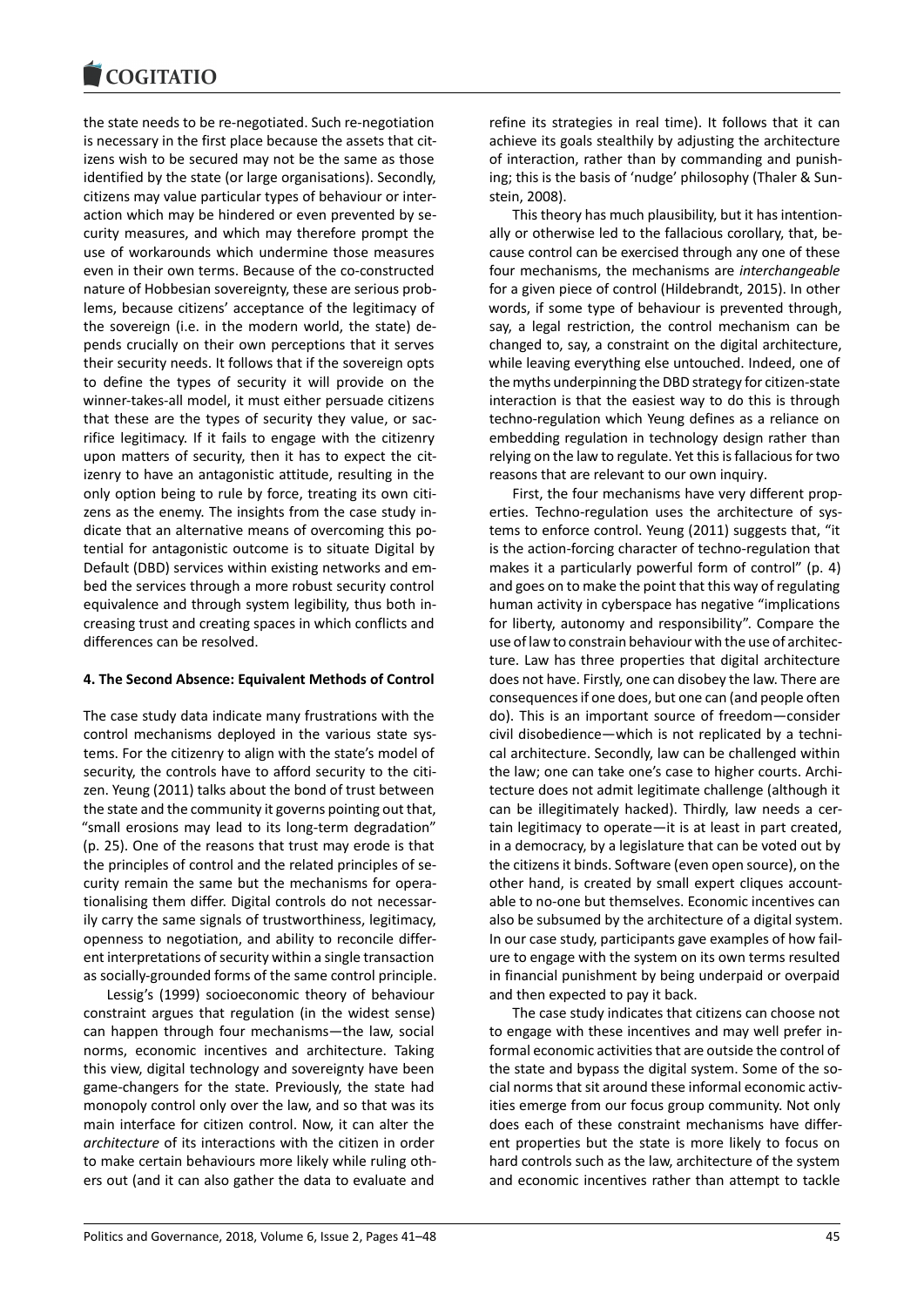social norms and yet this mechanism emerged from the case study as the most important factor in developing trust and security through protection of the community and its members. In other words, when we switch focus from the security of digital or financial assets to the kinds of security that matter to the citizen, we see that the hard constraints are more likely to produce insecurity than security, and consequently that the ideal of a coconstructed sociotechnical security architecture in this context fractures into a set of government controls designed to counter community resistance.

The second reason is that the nature of the constraints in question is more complex than Lessig's simple picture suggests. Perhaps most importantly, pre-DBD, the citizen might have spent time talking to a representative of the state who almost unconsciously performed the vital communicative function of explaining the assumed responsibilities of the citizen. This is a very rich interaction of the citizen with not only a monolithic state, but its human representatives and also various other actors in the same society. The digital architecture wishes most of this away, and replaces it with an input/output function where the claimant identifies himself in terms meaningless to him, but that the state recognises (e.g. a biometric or a password), and then transfers resources once it has verified entitlement. No conversation, explanation or human interaction is needed from the architecture's point of view. This is not merely a change in interaction style but a removal of fundamental and necessary qualities of security control. By contrast, the case study reflects the importance of communication, interaction and the negotiation of responsibilities that are preconditions to the successful operation of a system.

# **5. The Third Absence: Legibility of the State to the Citizen**

The illegibility of the state systems appears as a clear source of mistrust for our focus group participants. The technologies of cybersecurity are built on a particular type of mathematical abstraction away from the everyday, "embodied situated experience" (Cohen, 2007, p. 213) of individuals, reducing visibility of the fluidity that digital technologies both enable and encourage (Bauman, 2013). However, reducing its visibility does not remove it. Scott (1998) has described the processes by which the state reduces complexity, by rendering its citizens and their lifeworlds legible to administrative order. This goes against typical living practices that are legible for citizens, that are local, interested, contextual and historically specific (Scott, 1998) and that make sense in the particular circumstances of citizens' lives. For the state to intervene effectively, either to appropriate resources, to control behaviour, or to manipulate behaviour, it has to abstract away from all these factors to produce national, homogeneous, uniform standards. State simplification produces descriptions of communities that are usually: (i) related only to the state's interests (in taxing, providing services, providing security, etc.), (ii) written facts, numerical or verbal, (iii) static facts, snapshots rather than ongoing processes, (iv) aggregate facts about groups and averages, rather than about individuals per se, and (v) standardised, based on categories that bracket citizens together, no matter how unique their circumstances (Scott, 1998).

In the end, such an understanding engenders incentives for people to abridge their own practice in order to be legible by the state―for instance, an unemployed person on welfare might be better off working casually in the informal economy, but the state recognises only the possibility of formal employment or enforced idleness. Its rules are crafted on this assumption, giving the welfare claimant the choice of forfeiting payments or foregoing informal work. If she forfeits her welfare entitlement, the social safety net is removed from under her, but if she claims welfare and foregoes informal employment she is unable to use her contacts and local knowledge (her social capital) to help support her and her dependents, and work that would benefit the local community is left undone. The state, with its imperative to abstract and simplify, ends up with individuals simplifying their own behaviour deliberately to become legible to the state.

Note also that some commitment to transparency (e.g. the provision of open data) may be necessary for legibility, but cannot be sufficient. Government transparency can only help when what is revealed to citizens is legible to them. A data set in the Resource Description Framework from data.gov.uk will not in itself accomplish this. As our case study insights indicate, rich engagement, and a willingness to discuss and explain, will be of far greater value.

# **6. Discussion and Conclusion**

Sovereignty is the ability of a state to maintain the exclusive power and authority to govern itself, for example by maintaining control of, and managing, citizens within, its borders. Neocleous (2008) argues that social security is an important aspect of this imperative for the state. An effective cybersecurity deployment is essential if the state is to maintain its exclusive authority and a secure DBD policy further bolsters this. Franzese (2009) suggests that sovereignty in cyberspace depends on a state receiving external recognition of its authority and ability to, "exert some measure of control over its own cyberspace" (p. 9), and such authority is under heavy challenge at the time of writing. In the UK, the importance of such recognition to the establishment of sovereignty is encapsulated in the Government aspiration to make the UK the safest place to do business online (UK Government, 2016). Achieving this aim establishes sovereignty in two ways, firstly, through other countries and global businesses engaging in online business with the UK thereby demonstrating their confidence in the control UK Government has over its cyberspace and secondly, through delivering secure Government services to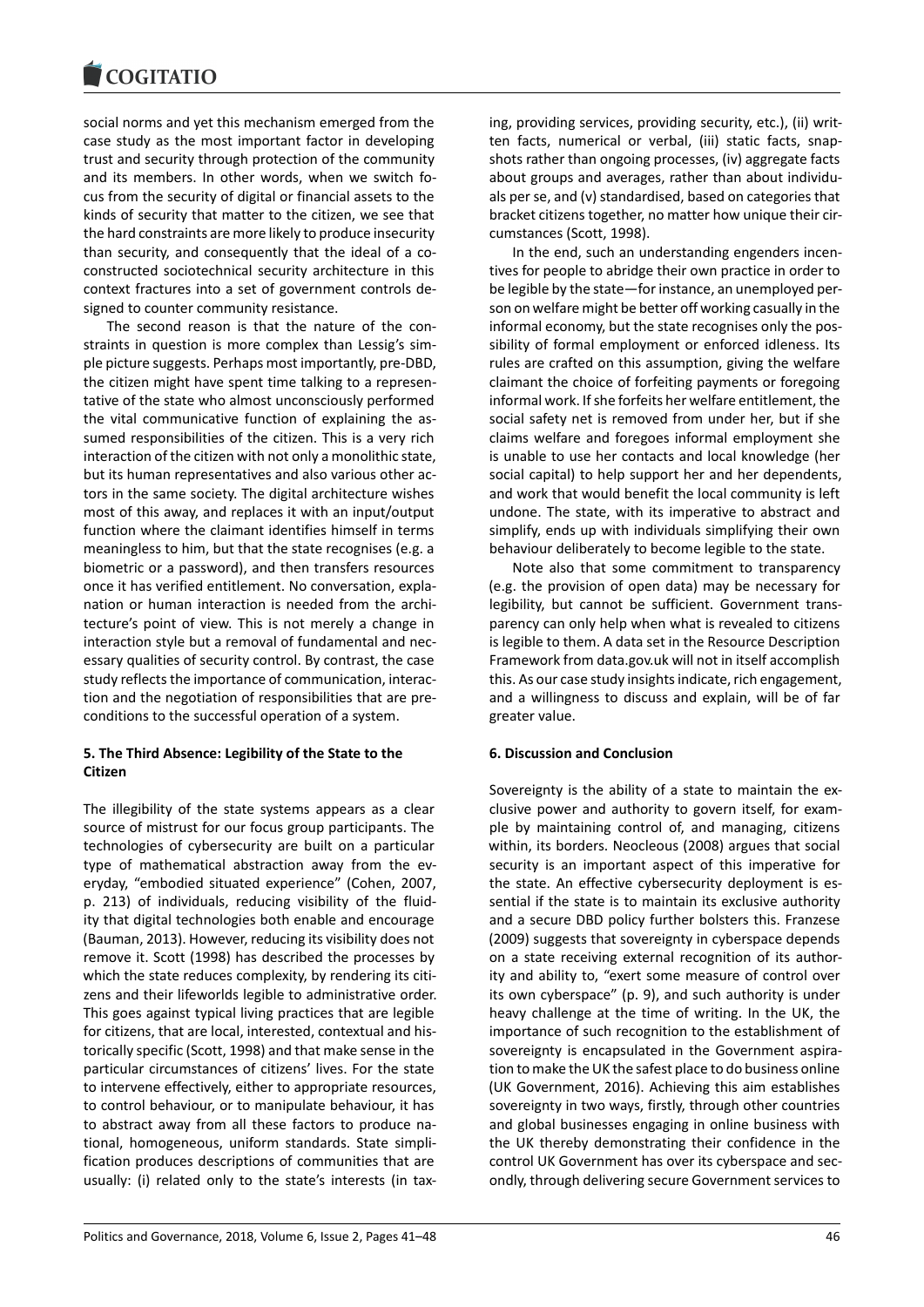its citizens, again demonstrating that the Government has the ability to manage its citizens in cyberspace.

Sovereign capability in cyberspace is complex and contested and the projection of sovereignty is demonstrated, at least in part, through state activities around cybersecurity. As Lessig (1999) points out, "real-space sovereigns" (p. 198) will respond to the threat of cyberspace by attempting to ensure that their regulatory power encompasses virtual spaces, and, by framing cyberspace as a spatial domain analogous to land, sea and air (Murphy, 2010), will conceptualise the control and management of cyberspace through cybersecurity. This Westphalian model is traditionally framed as being threatened by hacking causing the disruption of democratic processes by foreign powers, and by attempts to copy or take control of data assets of UK businesses and individuals. However, our case study gives us cause to reflect that civil disobedience stemming from the undermining of the social contract between citizen and state is also a potential significant threat to domestic sovereignty. In the era of DBD, civil disobedience can result in non-compliance with cybersecurity controls and rejection of social policies and programmes as the citizen feels forced to focus on their own security at the expense of making positive and creative contributions to the state.

Neocleous (2008) makes a powerful argument for social security to be considered an integral part of a nation's security policy as its function is the maintenance of social and economic order. If considered from this perspective, cybersecurity technologies of passwords, file permissions, encryption and firewalls are digital means of fulfilling this mission of order and containment. These security technologies are core to DBD and embody a particular security philosophy. The case study participants, however, focus on a different security mission, of mutual support and information sharing. This mission addresses the challenges of human insecurities rather than the frailties of a system of order and rendering legible. These security missions are not mutually exclusive, but each responds to a different type of insecurity.

In the context of Neocleous' argument about domestic containment (2008), DBD makes cyberspace central to the question of domestic sovereignty and this makes cybersecurity and its control framework a central part of domestic policy initiatives. The current security model for DBD focuses on the protection of the data and the technology with the assumption that this will also provide security for the citizen. By contrast, our case study shows that the start point for an individual's security is not protection but trust.

#### **Acknowledgements**

We'd like to thank the participants who gave their time, creativity and energy to the work of the focus groups. We'd like to thank Proboscis for their support and creative input to the case study. Coles-Kemp's contribution was funded by EPSRC grant ESSfES: Everyday Safety-Security for Everyday Services (grant number EP/N02561X/1). O'Hara's contribution was partially funded by EPSRC grant SOCIAM: The Theory and Practice of Social Machines (grant no. EP/J017728/2).

#### **Conflict of Interests**

The authors declare no conflict of interests.

#### **References**

- Bauman, Z. (2013). *Liquid modernity*. New Jersey, NJ: John Wiley & Sons.
- Cohen, J. E. (2007). Cyberspace as/and space. *Columbia Law Review*, *107*, 210–256.
- Coles-Kemp, L., & Ashenden, D. (2012). Communitycentric engagement: Lessons learned from privacy awareness intervention design. In S. Faily, I. Fléchais, & L. Coles-Kemp (Eds.), *Proceedings of HCI 2012 the 26th BCS conference on human computer interaction* (pp. 1–4). Retrieved from https://ewic.bcs.org/ content/ConWebDoc/48813
- Franzese, P. W. (2009). Sovereignty in cyberspace: Can it exist? *Air Force Law Review*, *64*, 1–42.
- Hildebrandt, M. (2015). *Smart technologies and the end(s) of law*. Cheltenham: Edward Elgar Publishing.
- Hobbes, T. (1996). *Leviathan*. Cambridge: Cambridge University Press.
- King, A., & Crewe, I. (2013). *The blunders of our governments*. London: Oneworld Publications.
- Lessig, L. (1999). *Code: And other laws of cyberspace*. New York, NY: Basic Books.
- Murphy, M. (2010, July 1). Cyberwar: War in the fifth domain. *Economist*. Retrieved from http://www. economist.com/node/16478792
- Neocleous, M. (2008). *Critique of security*. Edinburgh: Edinburgh University Press.
- Scott, J. C. (1998). *Seeing like a State: How certain schemes to improve the human condition have failed*. New Haven, CT: Yale University Press.
- Thaler, R. H., & Sunstein, C. (2008). *Nudge: Improving decisions about health, wealth, and happiness*. New York, NY: Penguin.
- UK Government. (2016). *UK National cyber security strategy 2016–2021*. Retrieved from https://www.gov.uk /government/uploads/system/uploads/attachment\_ data/file/567242/national cyber security strategy 2016.pdf
- Vines, J., Clarke, R., Wright, P., McCarthy, J., & Olivier, P. (2013). Configuring participation: On how we involve people in design. In S. Bødker, S. Brewster, P. Baudisch, M. Beaudouin-Lafon, & W. E. Mackay (Eds.), *Proceedings of the SIGCHI ACM conference on human factors in computing systems* (pp. 429–438). Paris: ACM.
- Yeung, K., (2011). Can we employ design-based regulation while avoiding brave new world? *Law, Innovation and Technology*, *3*(1), 1–29.